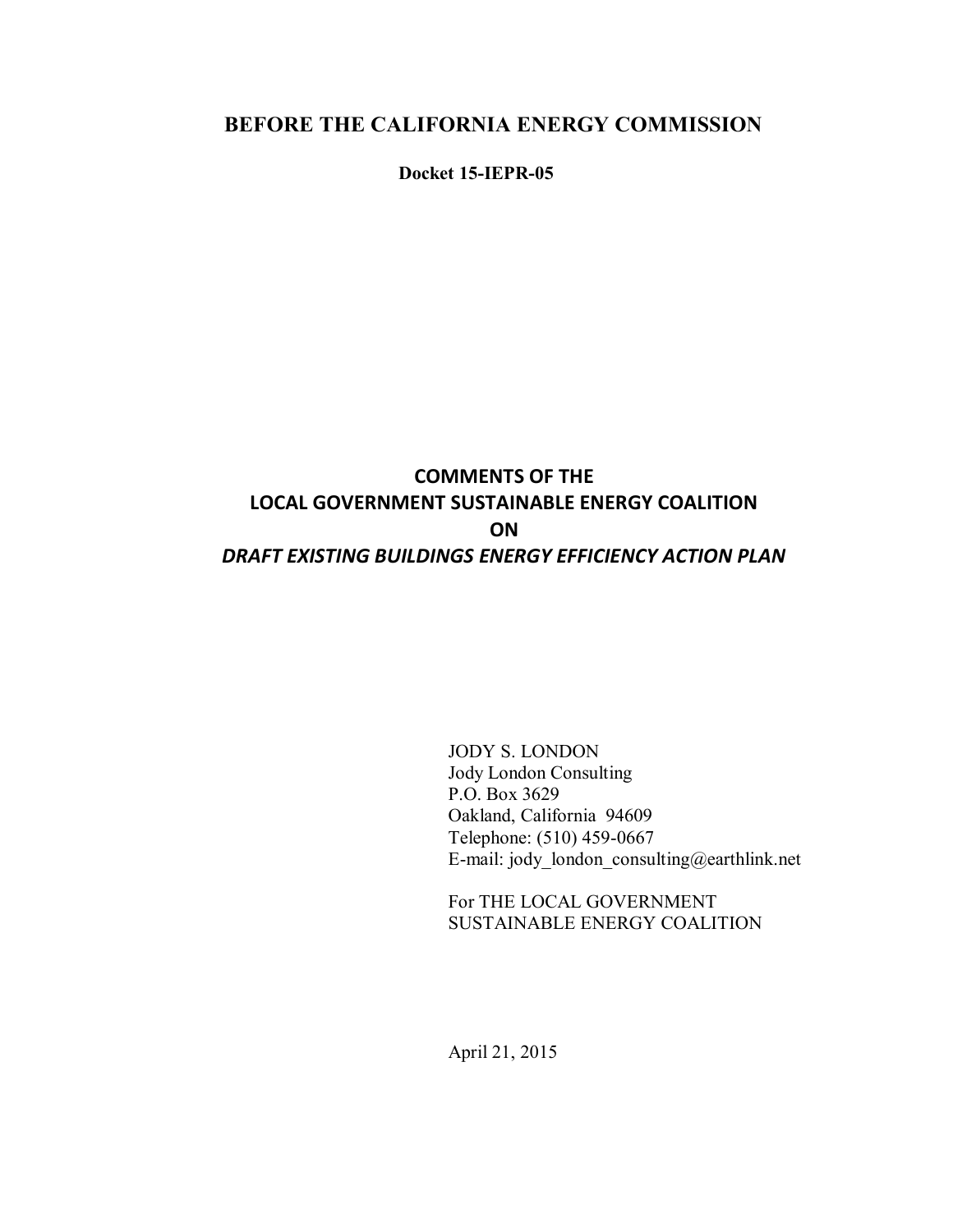### **I. Introduction**

 $\overline{a}$ 

The Local Government Sustainable Energy Coalition<sup>1</sup> ("LGSEC") is pleased to provide these comments on the March 2015 draft of the California Energy Commission's ("CEC") *Existing Buildings Energy Efficiency Action Plan* ("Draft Action Plan"). The Draft Action Plan holds the potential to bring about broad change in the efficiency of California's existing buildings, through the leadership of the CEC. We find this appropriate, given the CEC's role in implementation of Assembly Bill 758, which we have been monitoring closely.

We are pleased to see bold action by the CEC, particularly in the area of access to energy usage data, and recognition of lingering problems, notably the challenge of bringing existing buildings to code. We encourage the CEC to continue to pursue opportunities in the residential sector. And of utmost importance, we highlight below the many ways local governments can be of assistance and identify more areas where local governments should be included as partners. The comments below are intended to strengthen the Draft Action Plan.

## **II. The Draft Action Plan Should be Commended**

In general, the LGSEC supports and applauds the Draft Action Plan, and believes the strategies outlined will increase energy project flow. We particularly appreciate the commitment to:

- **Broader and more standardized tools and more streamlined statewide program** processes  $(S\ 3.1)$ ;
- Longer timelines for program implementation (i.e., rolling cycle);
- Greater and easier access to data for decision making, particularly on both regional and local scales to accelerate strategic energy planning and local initiative development (p. 61);

 $1$  The LGSEC is a statewide membership organization of cities, counties, associations and councils of government, special districts, and non-profit organizations that support government entities. Each of these organizations may have different views on elements of these comments, which were approved by the LGSEC's Board. A list of our members can be found at [www.lgsec.org.](http://www.lgsec.org/)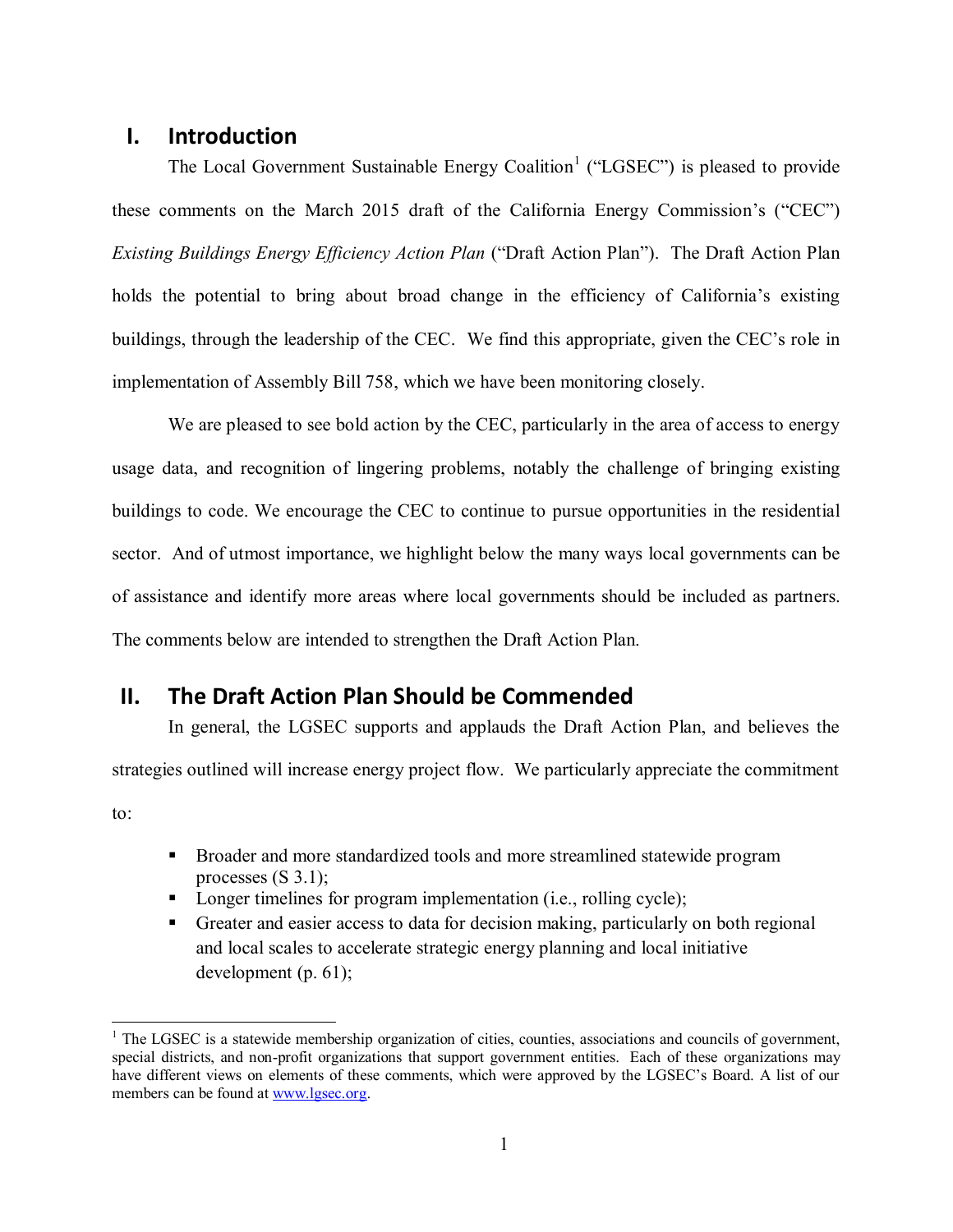- Including local governments as key partners in marketing, education, and outreach efforts;
- Recognizing the unique role of local governments in code enforcement and streamlined permitting;
- Consumer education as an important component to achieving energy savings whether those savings are behavioral, plug load, or a whole house retrofit; and whether the impetus is building efficiency, reductions of greenhouse gas emissions, or locational grid support.
- Addressing the disconnect between codes and standards and existing voluntary energy efficiency programs;
- Providing a specific funding opportunity for local governments via the Local Government Challenge;
- A modular approaches that recognize that not every project needs to be comprehensive and that resources are needed to help move all types of consumers as far as they are willing to go;
- Enhancing water efficiency; and
- Affordability and financing, and development of a State Finance Council.

# **III. Opportunities to Strengthen the Draft Action Plan**

## *A. Local Government Role Should Be Expanded*

Local governments look forward to helping the State implement the strategies outlined in

the Draft Action Plan. The Draft Action Plan could do more to adequately leverage the expertise, resources, and strategic advantages of local governments. Local governments' role in existing buildings is often presumed through a limited lens of permitting, codes, and inspectors when, in fact, local governments routinely monitor, engage, process, address, and reach out to existing buildings (commercial and residential) through multi-departmental consortiums executing a host of public service obligations (local and state).

Over the last decade, local governments have demonstrated leadership across the State in coordinated community energy saving strategies, such as:

- Innovative financing options including those that bring private capital to the industry;
- Energy advising, auditing, and benchmarking;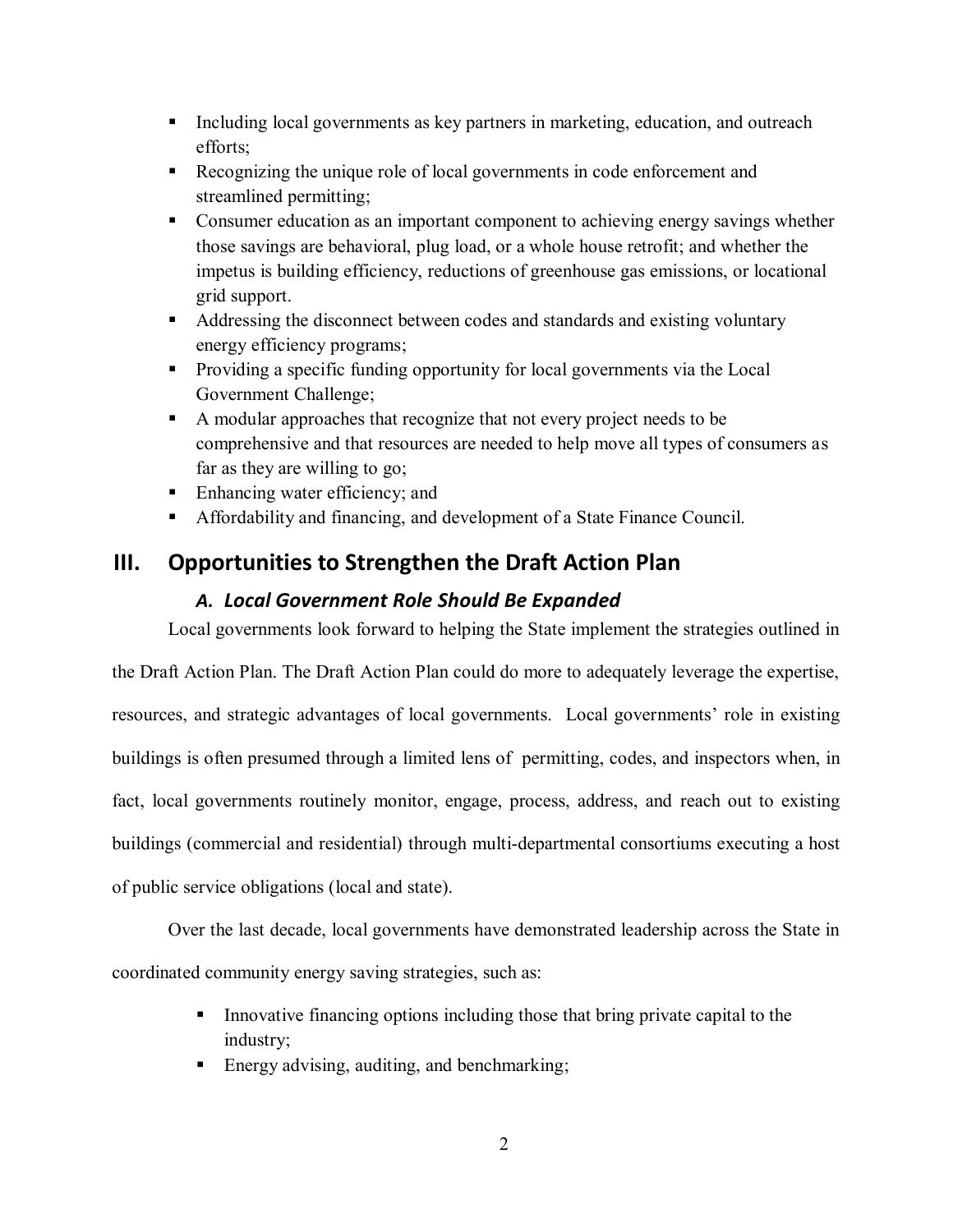- Climate adaptation strategies for the energy sector (with present energy efficiency/conservation benefits as well as future resilience);
- Energy and water project qualification for financial incentives;
- Energy data tracking and analysis;
- Localized education, outreach, and consumer support across sectors, including promotion of utility incentives/programs;
- Innovative building retrofit programs;
- Scoring, labeling, and certification for various initiatives (i.e., Green Business Program);
- Workforce development and contractor management;
- Public building retrofits;
- Code development and streamlined permitting;
- Ioint procurement;
- Active, continuous participation in the process to implement a Rolling Portfolio for energy efficiency, as members of the Coordinating Committee, subcommittees, and the Joint Parties building the full rolling portfolio model proposal; and
- Active, continuous contribution to and participation in several California Public Utilities Commission ("CPUC") and CEC proceedings and initiatives

Many of these strategies are already helping to make progress toward AB 758 objectives.

In addition, over 200 local governments in California have adopted climate action plans, helping to meet the State's 15% emission reduction targets by 2020. With funds from the American Recovery and Reinvestment Act ("ARRA"), some of which are still being leveraged today, many local governments have built programs that integrate resources from key community resources including lenders, energy utilities, contractors, workforce trainers, and others, to help the marketplace take advantage of efficiency opportunities.

Some localities have joined forces within a region to enhance program delivery and reduce redundancies. As stewards of distinct geographies, local and regional program administrators are uniquely positioned to evaluate community usage and needs, develop programs that fill gaps and provide hands-on consumer assistance, provide on-the-ground service delivery, and aggregate and track the savings generated within various market segments of a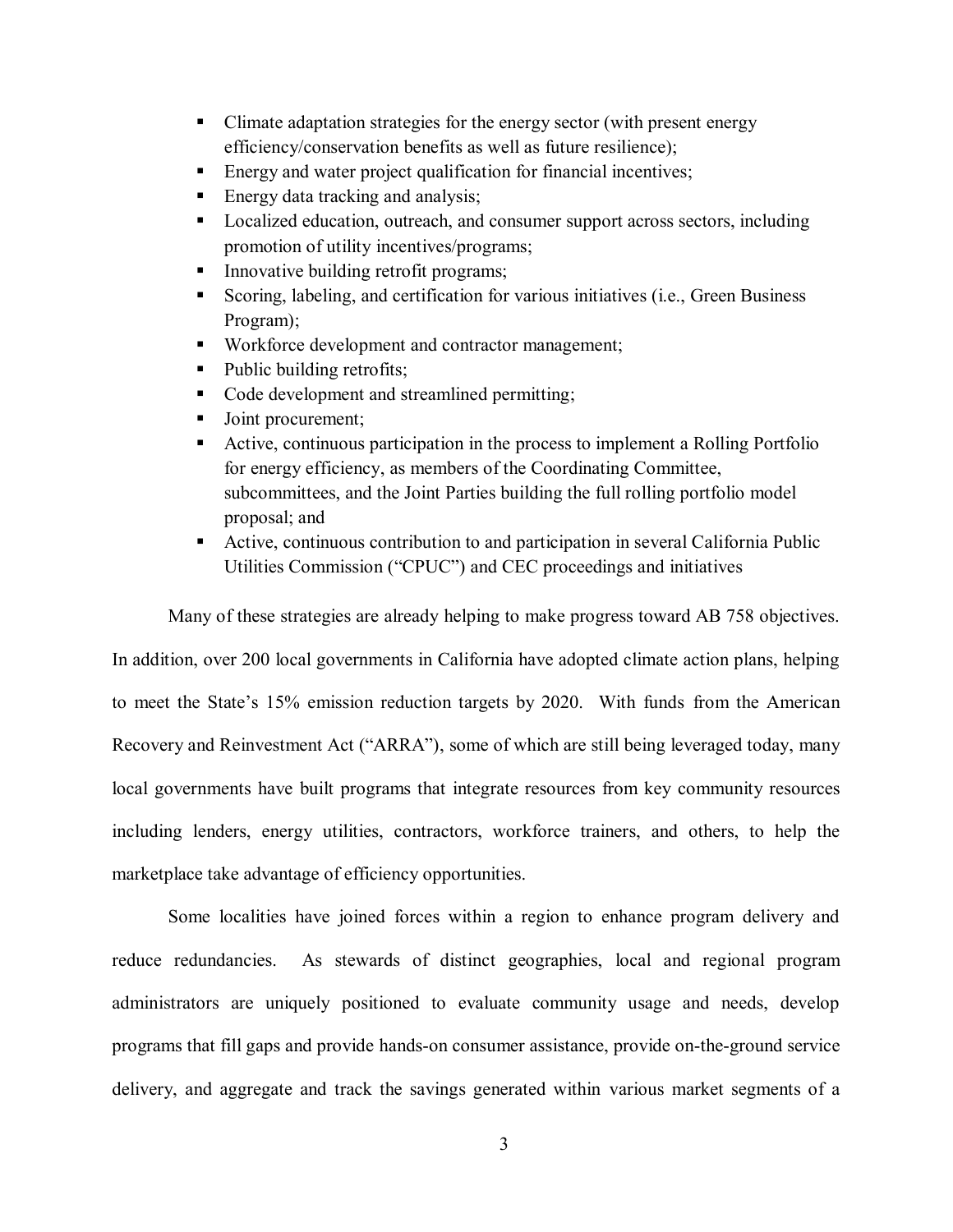community. The development of Community Choice Aggregators ("CCA") is also positioning local governments for a much stronger and more independent role in advancing regional clean energy programs.

Strategy 1.7 focuses on Local Government Leadership. We appreciate this, and suggest several ways this strategy can be strengthened. The primary strategy in this area is the Local Government Challenge Program. We appreciate the intention of this proposal, and encourage the CEC to seek the funding identified as important to maintaining it. We also suggest that the program design be flexible so that local government can use the Challenge Program funds to leverage other funding to which they may have access.

Strategy 1.7.2 should not be limited to Local Government Partnerships through the utilities; rather, it should include the Regional Energy Networks, CCAs, and professional associations of local governments working on energy issues in existing buildings, such as the LGSEC. In addition, local government alliances and networks can be deployed as an asset (under Opportunities) and as a meaningful response (under Challenges) under the Public Sector review (pp. 19-20, Draft Action Plan), and should be specifically called out in this section for that purpose.

The Final Action Plan should recognize these unique contributions and competencies from local governments. We ask the CEC and its sister State agencies to engage more deeply with local governments as partners in achieving California's building efficiency goals. Further details on recommended actions are provided below.

#### *B. Energy Data Is Crucial to Success of the Action Plan*

The Draft Action Plan in several places makes a strong case for the importance of and need for data on energy use in existing buildings. And there are opportunities to strengthen this further vis a vis local governments, which are judged based on a standard that presumes key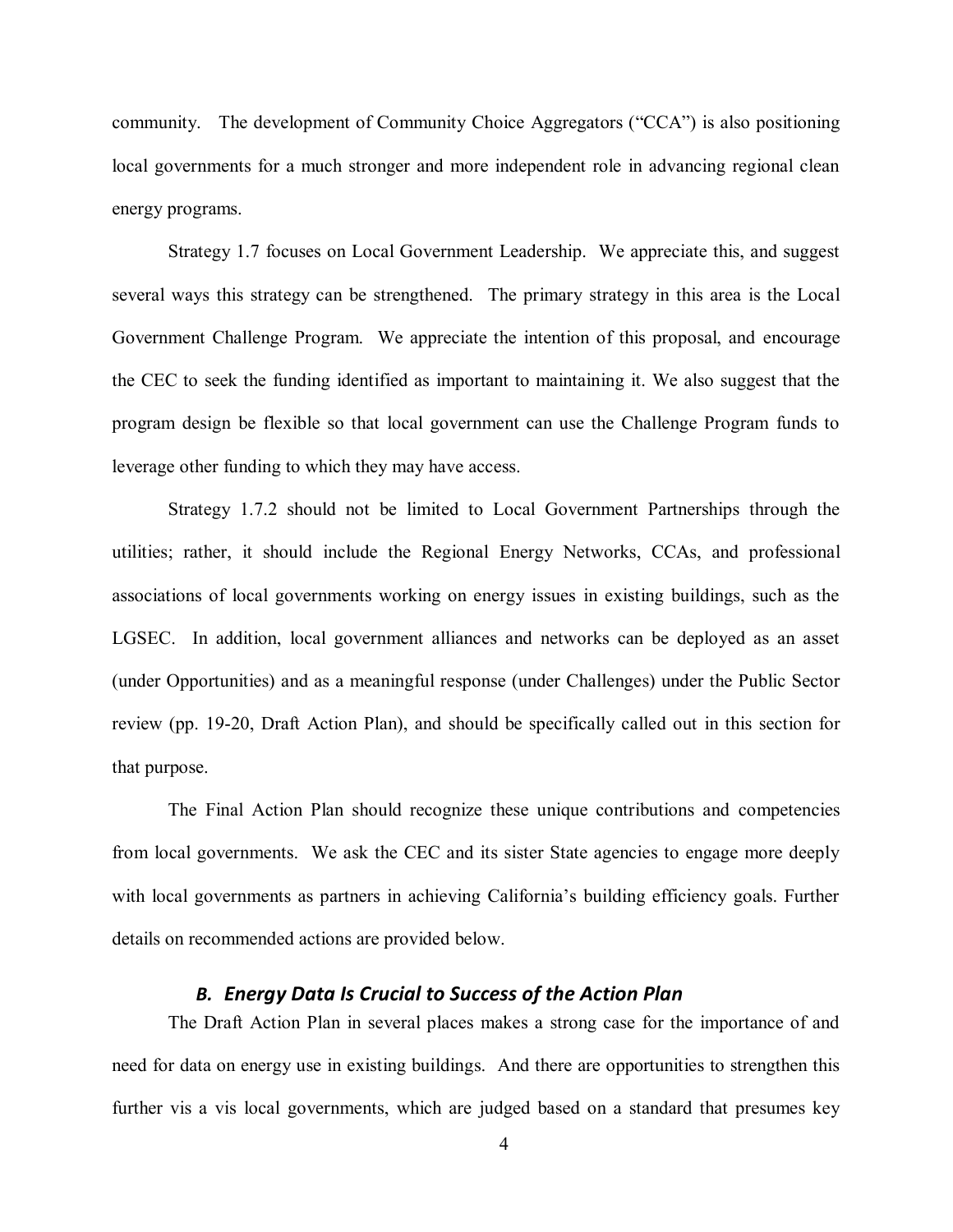resources (data) we do not have currently. The LGSEC and its members vigorously support accountability standards, and respectfully suggest that compelling local governments, alone, to rebuild portions of data fields that already exist, is not cost-effective and injects unnecessary and avoidable inequities into local government programs and portfolios.

Strategy 1.7 should recognize that local governments often lack the data to design effective energy efficiency programs, and that improving access to building specific, nonaggregated interval data would greatly enhance the ability of local governments to help the State achieve its AB 758 goals. We note that p. 58 of the Draft Action Plan states "Specifically, data tailored to the following audiences is critical: State and local policy makers and program implementers, to enable properly conceived and targeted initiatives that consistently and effectively address their respective, complementary long term goals." This clearly identified need should be used to guide data considerations in Strategy 1.7.

To support Strategy 1.8 in treating energy efficiency as a clean distributed energy resources that is analogous to utility procurement model for large-scale generation, the LGSEC supports the position advanced by the Southern California Regional Energy Network in ongoing proceedings at the CPUC to use "*advanced metering infrastructure (AMI) data to assess the system constraints and identify where and when energy efficiency resources will provide the highest value.*" 2

Related, Strategy 2.1.4 should be revised to clarify that the data needed for local governments is building-level, non-aggregated interval data. Whole building monthly energy use data should be available to interested local governments upon request, using a consistent nondisclosure agreement that allows the sharing of data with those contractors assisting local

 $\overline{a}$ 

<sup>2</sup> *Comments Of The County Of Los Angeles,On Behalf Of The Southern California Regional Energy Network (CPUC #940), On Rolling Portfolio Phase II, Workshop 1*, page 6, April 6, 2015, in CPUC Rulemaking 13-11-005.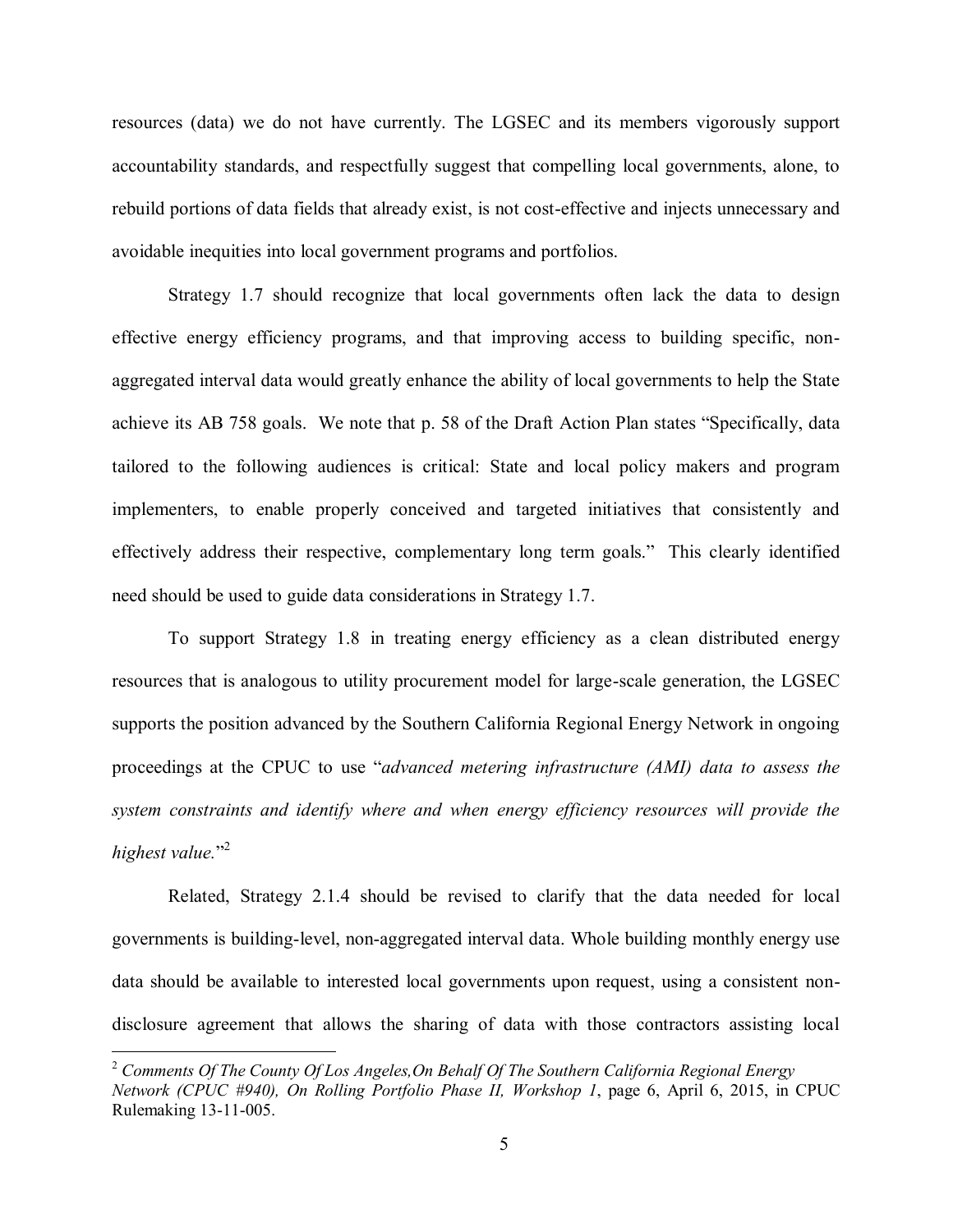governments with program delivery. The CEC should convene a proceeding in 2015 to develop the process and rules for utilities to provide this data.

The LGSEC is confident of a model where equitable access to data and privacy protections transect. In fact, there is precedent for such a model. On a limited pilot basis, access to this level of data (combined with county assessor data on buildings) has informed the development of the City of Los Angeles' benchmarking and reporting ordinance and initiated a pilot in Los Angeles County that will explore similar, region-wide ordinances. The CEC should develop a statewide model that would match local governments with academic partners who would act as stewards of the data, following the model being used in the Los Angeles region.

#### *C. Ensuring Accessible and Affordable Solutions*

We note that Financing is an important part of a continuum of energy service delivery, but it is not a silver bullet and must be delivered within the context of other assistance. The Draft Action Plan notes on p. 84 that "achieving the policy goal for existing building energy efficiency upgrades is estimated to require investment of at least \$8 billion per year, with private capital accounting for the majority." As indicated below, local governments are sponsoring highly successful financing programs right now that use private capital, work that started several years ago with ARRA funds. The Draft Action Plan envisions an ongoing role for this work. We encourage the CEC to include local governments as leads and partners in the many strategies listed on pp. 87-89. We suggest the CEC convene a focused workshop or series of conversations on how local governments can play leading roles in this work.

As the energy industry evolves, there will likely be new opportunities for local governments to participate in evolving energy management programs. For example, the investorowned utilities are issuing requests for offers for local resources that target areas of high demand. The CPUC's ongoing proceeding on Distribution Resources Plans (R.14-08-013) is expected to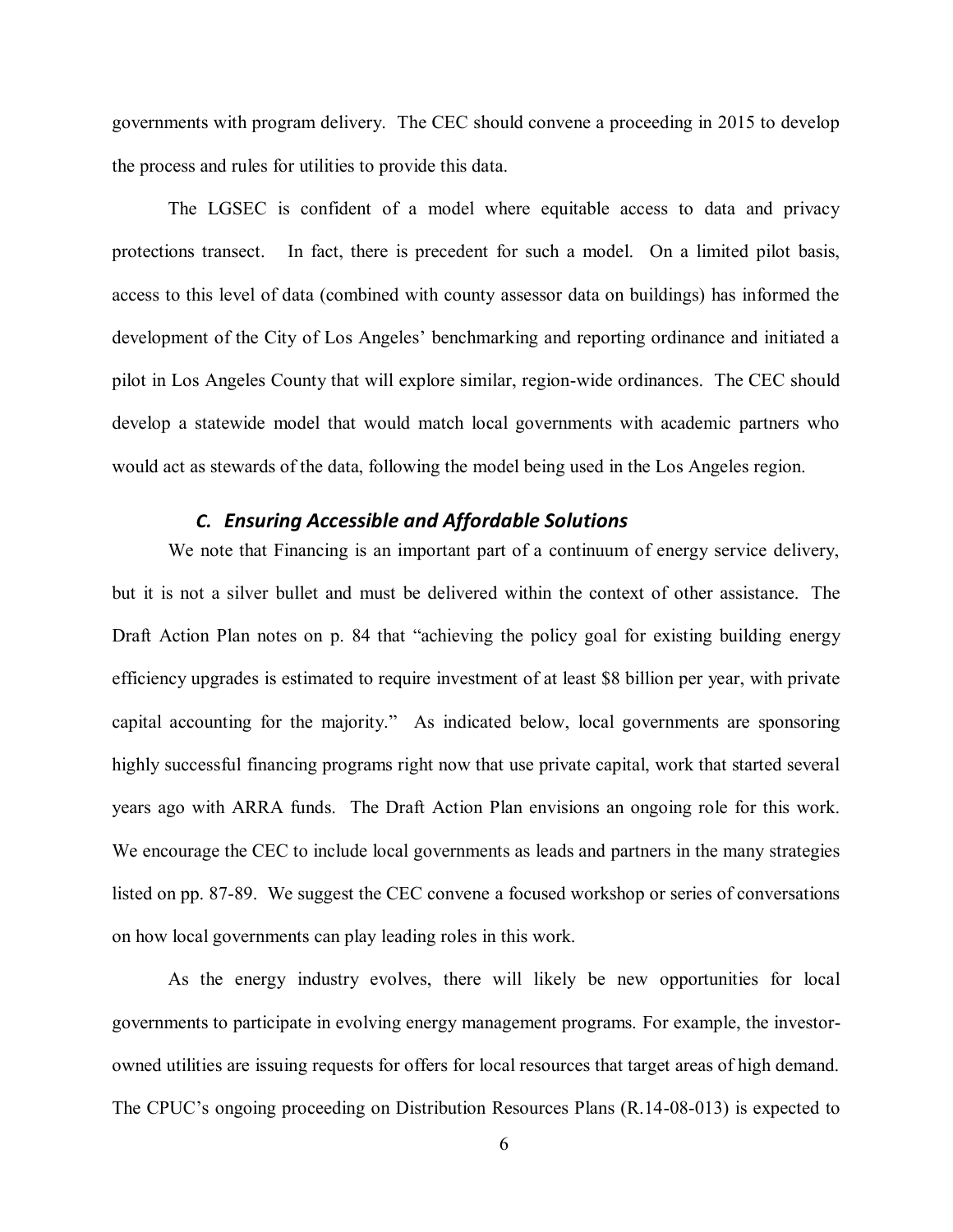explore new approaches at a level not traditionally employed by the utilities. This should introduce new opportunities for local governments, particularly as they look at climate resiliency efforts.

#### *D. Bring Existing Buildings to Code*

The LGSEC is encouraged by the strong language in the Draft Action Plan regarding the current disconnect between codes and standards and voluntary efficiency programs, and the increasing challenges in bringing existing buildings in to compliance with increasingly stringent building codes. The Draft Action Plan must put policies in place that will help existing building owners get up to code. First, we recommend re-assessing the current cost-effectiveness protocols used in code development to accommodate existing conditions as the appropriate baseline for assessing actual costs and benefits to existing building property owners and customers. Currently, the cost-effectiveness analysis used for codes development is based on the cost of incorporating efficiency measures in to new construction, which is significantly less expensive than adding these measures in to existing buildings, as the Draft Action plan notes on p. 7. Second, the Draft Action Plan correctly recognizes that not all building owners are ready to undertake whole building retrofits. While there is always a role for customer education and outreach, programs must also be designed to meet customers where they are and engage them over time in retrofits that make their buildings more energy efficient.

Related, Strategies 1.5.5 through 1.5.8 – Building Efficiency Standards Compliance Improvement - are appreciated, and correctly highlight the need to consider the complexity and lack of resources provided to enforcement and compliance gaps. Toward this end, we refer the CEC to a recently published report by the Bay Area Regional Energy Network, *Permit Resource*

7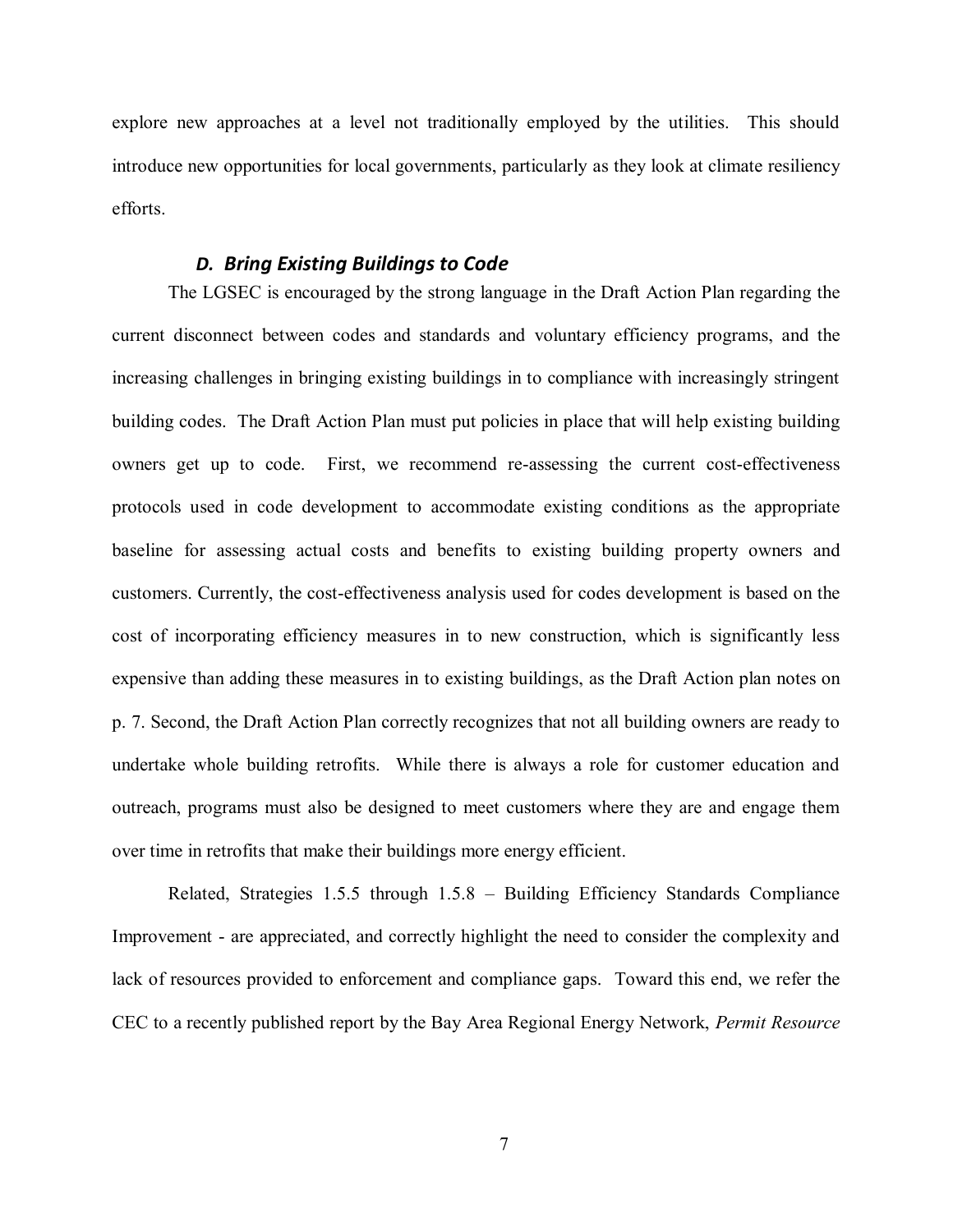*Opportunity Program: Final Report and Resource Guide*. 3 This report finds that full conformance with all aspects of energy code documentation requirements is rare for all types of buildings and at all stages of construction. While many buildings in the study were compliant with minimum code requirements once discrepancies were corrected, the presence of the errors represents a lost opportunity for energy savings. The report finds that local governments, building departments, and their staff are influential in encouraging best building design and construction. The BayREN report recommends developing new ways that energy information can be referenced in the field. It also recommends incorporating energy code information into electronic permitting systems, and then integrating those local building department databases with the State Home Energy Rating System registry. Additionally, it recommends the adoption of best practices, including specialized energy code training, promotion of consistent review and inspection procedures, permit-specific handouts and checklists, and complete and welldocumented project submittals.

#### *E. The Residential Market Should Not Be Overlooked*

The Draft Action Plan on pp. 8-13 identifies a host of opportunities and challenges in the residential sector. The Draft Action Plan then signals a greater focus on non-residential energy savings opportunities. The CEC should revisit this, as there is still a great deal of untapped savings value within the residential market. We have come a long way in this area (i.e., Energy Upgrade California, financing programs) and this momentum needs to be continued with new and different strategies, not just with Energy Upgrade California. There is evidence that different approaches are yielding good results. For example, under ARRA, local governments designed and implemented highly successfully residential program. Santa Clara County had a

 $\overline{a}$ 

<sup>3</sup>Benningfield Group, Inc., BKi, Association of Bay Area Governments, *BayREN Codes and Standards Program Permit Resource Opportunity Program: PROP Final Report and Energy Resource Guide*, April 1, 2015. Can be found online at [https://www.bayren.org/sites/default/files/BayREN\\_CS\\_PROP\\_Final\\_Report\\_2015\\_0401.pdf.](https://www.bayren.org/sites/default/files/BayREN_CS_PROP_Final_Report_2015_0401.pdf)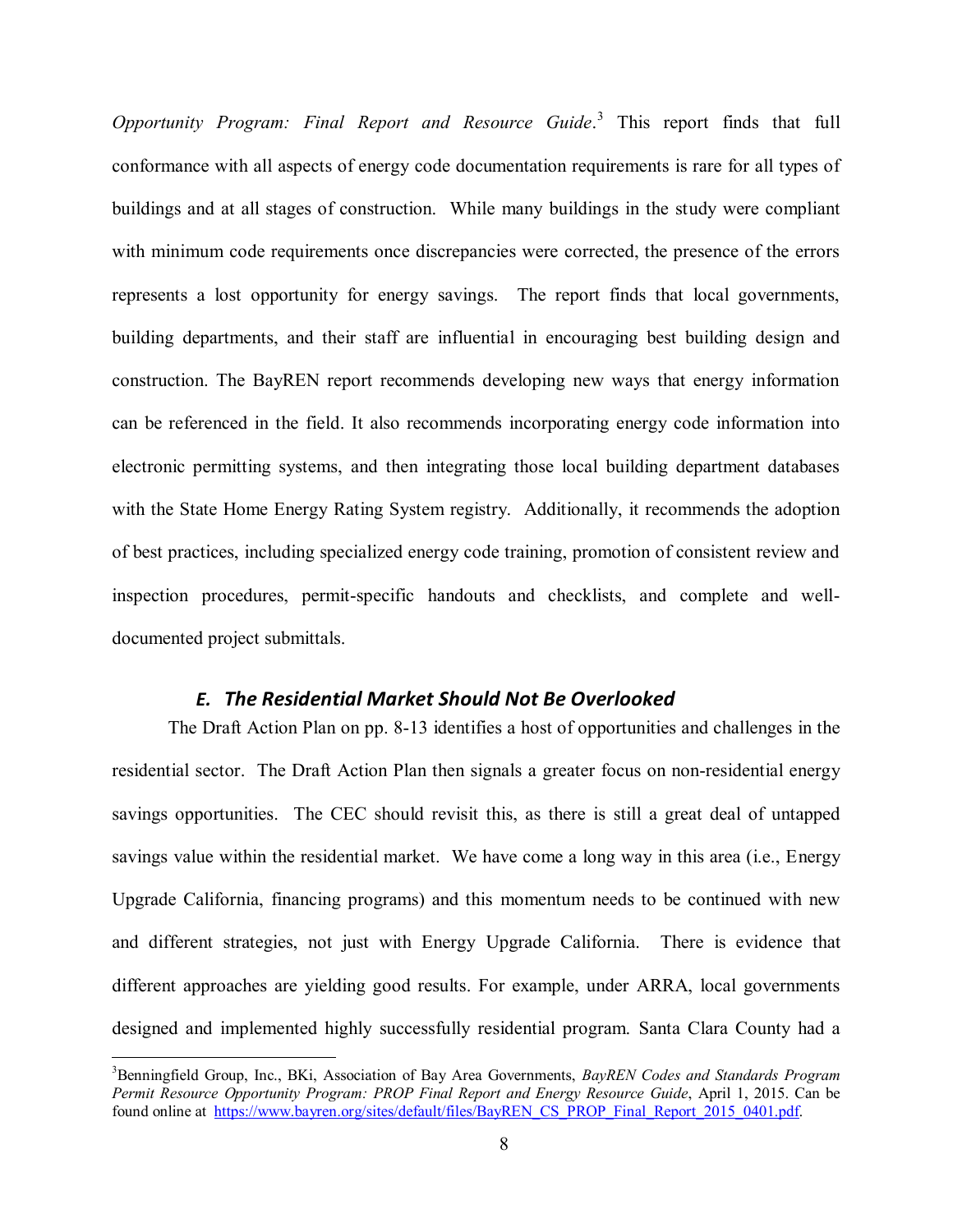43% conversion rate during ARRA, increasing to 47% with a subsequent statewide award, and Fresno County enjoyed similar results. More recently, last year an additional \$3.3 million was channeled to the BayREN Multifamily program, as the program was fully subscribed more quickly than anticipated and wanted to continue to enroll projects, rather than turn customers away.<sup>4</sup> We anticipate additional approaches that embrace an easier, more modular and tailored approach as the energy efficiency industry transitions to the Rolling Portfolio.

It seems there is opportunity for both the CPUC and the CEC to leverage the current trends in residential Property Assessed Clean Energy ("PACE") programs. Residential PACE is outperforming Home Upgrade and Advanced Home Upgrade. Local governments are integral to authorizing and administering these programs. Increasingly, PACE programs include renewable distributed generation, which allows local governments in their role as PACE administrators to partner, contract, and license in ways that support the State's loading order for resources. This should be explored at both the CEC and the CPUC; the LGSEC has proposals on how to make this happen and looks forward to engaging with the agencies on this

#### **IV. Recommendations**

 $\overline{a}$ 

The LGSEC recommends the following modifications for the Final Action Plan.

In general, the LGSEC strongly encourages fast-tracking research and evaluation of "societal and private value" propositions (see p. xi of the Draft Action Plan under "Future Discussion and Evolution"), on the presumption that the greater the retinue of demonstrated energy efficiency co-benefits, the more likely the public and key-channel stakeholders (e.g., real estate appraisers and professionals) are to collaborate in transformation of the existing building

<sup>&</sup>lt;sup>4</sup> See PG&E Advice Letter 3478-G/4435-E, June 14, 2014. "According to BayREN, it has paid incentives for 356 units (18 projects) out of 5,944 reserved incentives. Another 1,340 units are on a waitlist pending the \$3.3 million budget increase. In addition, BayREN anticipates providing further technical assistance, above and beyond the 24,000 units serviced to date, and above its 2013-2014 filed target of 9,000 units." P. 3.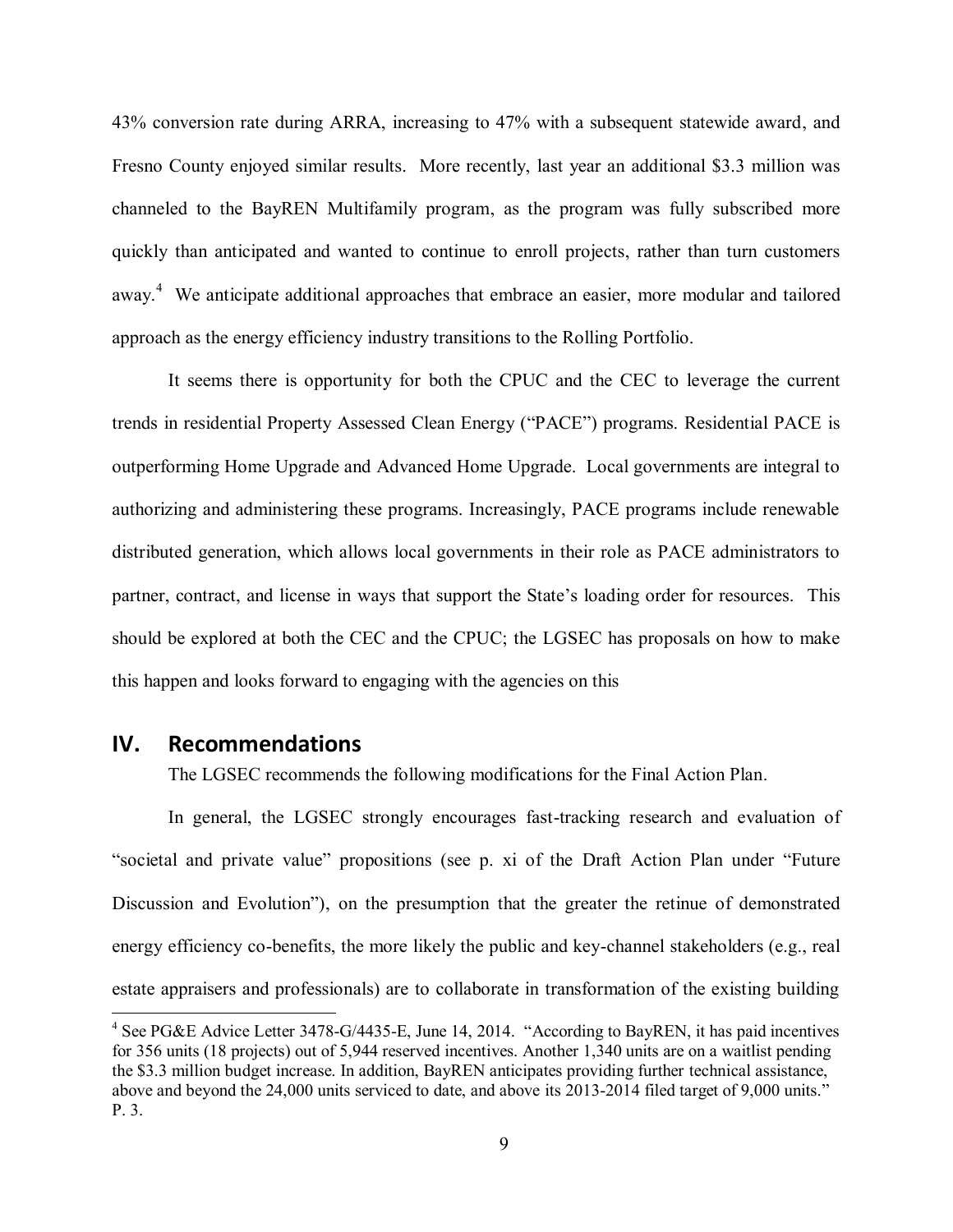markets. The valuation of co-benefits (whether quality-based or quantified) is a meaningful tool – and perhaps a game-changer – in a number of other goals and initiatives the Draft Action Plan endorses for timely action. In fact, the Draft Action Plan itself seems to make this temporal connection under "Challenges" on p. 9 of Chapter 1.

Specific modifications we recommend include:

- Add local governments to these strategy sections as implementing partners:  $\bullet$ 
	- **1**: 1.6.5, 1.6.7, 1.9.2
	- **2**: 2.1.4, 2.1.8, 2.1.10, 2.2. For Strategy 2.2 in particular, local governments serve as administrators and implementers, particularly the RENs and the CCAs. They should be included as such for each strategy in 2.2.
	- **3**: 3.1.1, 3.2.2, 3.3
	- **4**.1.1 the description of the strategy includes local governments as partners, but the Lead/Partners column omits that
	- **4**.1.3 because this strategy incorporates 4.1.1, local governments could be considered as partners here.
	- **5**: 5.1, 5.2, 5.3, 5.4, 5.5 and 5.7
- $\bullet$  In the section on Public (pp. 19-20), include local government alliances and networks in both Opportunities and Challenges.
- Anticipate that local governments participating in the local government challenge may be able to leverage funding from other sources, and explicitly allow for this, while simultaneously pursuing a permanent funding source for the base program.
- Work with the CPUC to avoid limiting services to only "above code" activities.
- Continue the momentum started in the residential sector with the investment made in Energy Upgrade California Home Upgrade and ARRA programs, but not just within the Home Upgrade construct. Broaden the approach to include easier opportunities for residential consumers to make progress on energy savings, and allow local governments to design and implement such initiatives.